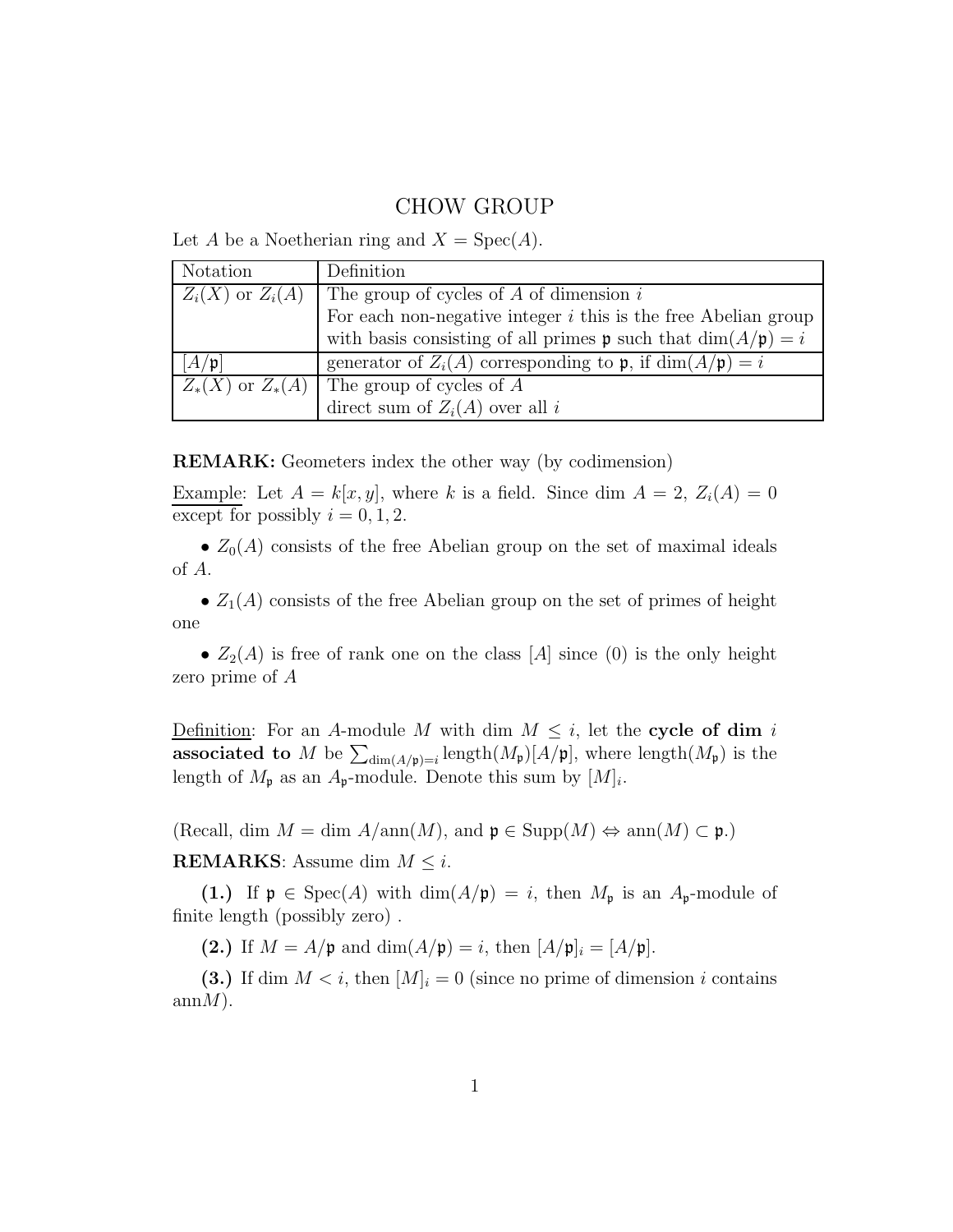Definition: Let **p** be a prime such that  $dim(A/\mathfrak{p}) = i + 1$  and let x be an element of A that is not in  $\mathfrak{p}$ . Then  $\mathfrak{p} \notin \text{Supp}(\frac{(A/\mathfrak{p})}{x(A/\mathfrak{p})})$ , so  $\dim(\frac{(A/\mathfrak{p})}{x(A/\mathfrak{p})}) \leq i$ (since x is not in the unique minimal prime of the domain  $A/\mathfrak{p}$ , which is  $\mathfrak{p}$ .) Denote the cycle  $\left[\frac{(A/\mathfrak{p})}{x(A/\mathfrak{p})}\right]$  by div $(\mathfrak{p}, x)$ .

Definition: **Rational equivalence** is the equivalence relation on  $\tilde{A}$  generated by setting  $div(\mathfrak{p}, x) = 0$  for all primes  $\mathfrak{p}$  of dim  $i + 1$  and all the elements  $x \notin \mathfrak{p}$ . (In other words, two cycles are rationally equivalent if their difference lies in the subgroup generated by the cycles of the form  $div(\mathfrak{p}, x)$ .

Definition: The Chow group of A is the direct sum of the groups  $\text{CH}_i(A)$ , where  $\text{CH}_i(A)$  is the group of cycles  $Z_i(A)$  modulo rational equivalence.

Denote the Chow group by CH<sub>∗</sub>(A). (Also, sometimes the notations  $A_i(A)$ and  $A_*(A)$  are used instead of the CH.)

Example: Set  $A = k[x, y]$ , where k is algebraically closed.

• Since k is algebraically closed, every maximal ideal  $\mathfrak m$  is generated by two elements  $x - a$  and  $y - b$ , with  $a, b \in k$ , by the Nullstellensatz. We have  $div((x-a), y-b) = \left[\frac{(A/(x-a))}{(y-b)(A/(x-a))}\right] = [A/\mathfrak{m}]$ , so we have  $CH_0(A) = 0$ .

• Since  $A$  is a UFD, every height one prime is principal. Thus, every generator  $[A/\mathfrak{p}]$  of  $Z_1(A)$  is of the form  $[A/fA] = \text{div}((0), f)$ ; so  $\text{CH}_1(A) = 0$ .

• Recall that  $Z_2(A) \cong \mathbb{Z}$ . Since there are no prime ideals of dim 3 (i.e.,  $i + 1$ , where  $i = 2$ ), there are no relations in dimension 2. Therefore,  $CH<sub>2</sub>(A) \cong \mathbb{Z}$ .

Thus,  $\text{CH}_*(A) \cong \mathbb{Z}$ .

**REMARK 1:** Any ring has non-zero Chow group because  $[A] \neq 0$  since there are no relations in dimension  $d + 1$ , where  $d = \dim A$ .

REMARK 2: In general, the Chow group is very difficult to compute!

**REMARK 3:** To check that an element of the Chow group is zero is often do-able, but to show that an element is non-zero is more difficult. The fact that the divisor class group is isomorphic to the  $d-1^{textst}$  component of the Chow group allows us to obtain non-trivial examples of Chow groups.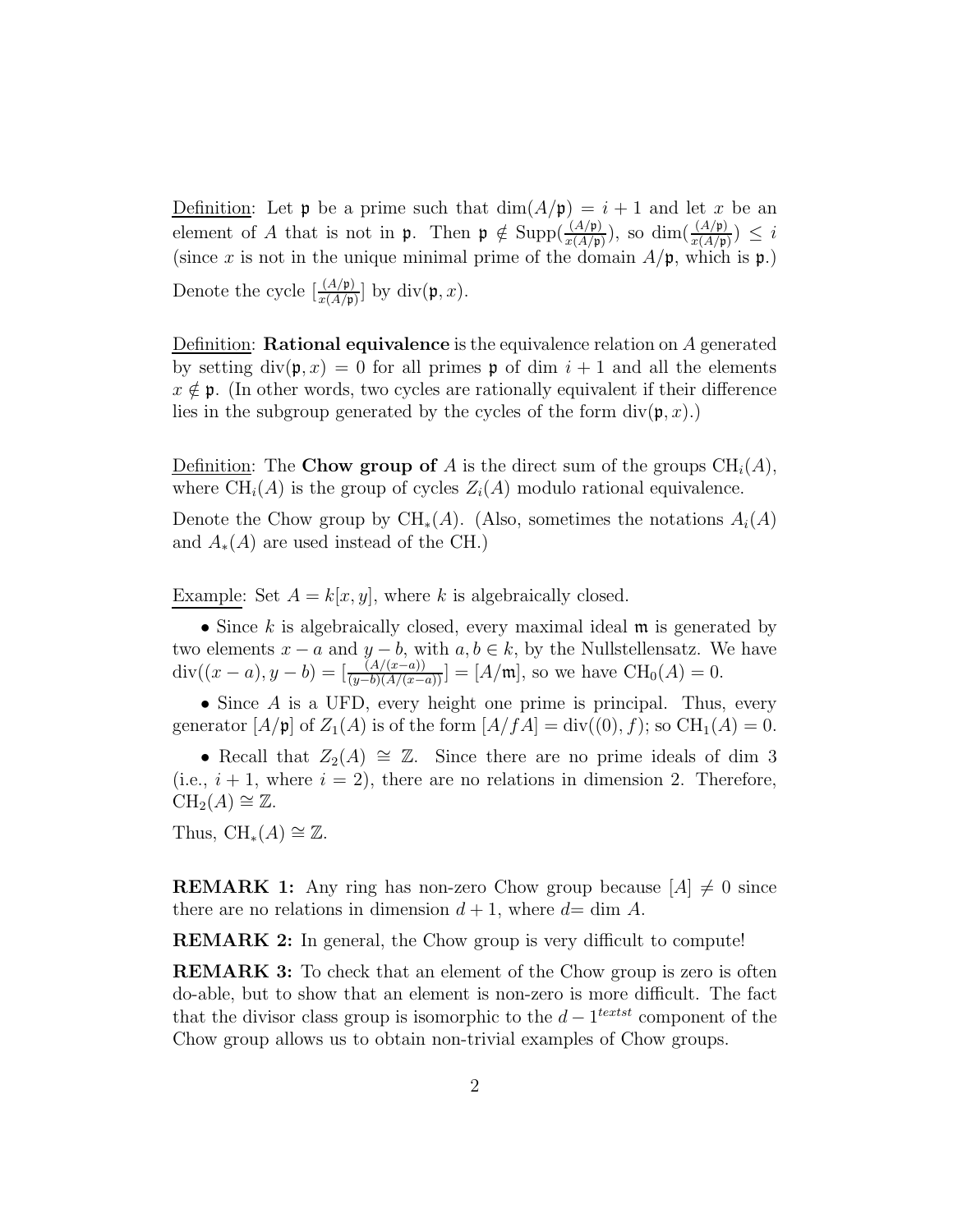Chow Group Problem: If A is a regular local ring, then  $\text{CH}_i(A) = 0$  for  $i \neq d$ , and  $\text{CH}_d(A) \cong \mathbb{Z}$  (where the generator is [A]).

#### Interlude on Divisor Class Groups

In fact, when A is an integrally closed domain of dimension d,  $\text{CH}_{d-1}(A)$  can be expressed in terms of the divisor class group. Recall that an integrally closed (or normal) domain has the properties  $S_2$  and  $R_1$ . In particular, for any height 1 prime  $\mathfrak p$  of A,  $A_{\mathfrak p}$  is a regular local ring of dimension 1. In other words,  $A_{\mathfrak{p}}$  is a **discrete valuation ring**. Consequently, any ideal of  $A_{\mathfrak{p}}$  is a power of the maximal ideal  $pA_p$ . We use the notation  $v_p(\mathfrak{a})$  to denote this power, where  $v_{\mathfrak{p}}$  is the valuation on  $A_{\mathfrak{p}}$ . Note that  $v_{\mathfrak{p}}(\mathfrak{a}) = \text{length of } (A/\mathfrak{a})_{\mathfrak{p}}$ as an  $A_{p}$ -module.

Let  $K$  be the quotient field of  $A$ .

Definition: A nonzero finitely-generated A-submodule of  $K$  is called a **frac**tional ideal.

Note that a nonzero ideal of  $A$  is just a special case of this; if  $\alpha$  is a fractional ideal of  $A$ , but not necessarily an ideal of  $A$ , then there exists a nonzero element  $x \in A$  such that  $x\mathfrak{a}$  is an ideal of A. Therefore, one can think of fractional ideals as being ideals of A.

Definition: A fractional ideal is called **divisorial** if  $\text{Ass}(K/\mathfrak{a})$  consists only of height 1 primes.

Definition: Let  $D(A)$  be the set of divisorial ideals and  $P(A)$  the set of principal fractional ideals. (In fact, every principal fractional ideal is divisorial.) Then the **divisor class group of** A, denoted  $Cl(A)$ , is the quotient  $D(A)/P(A)$ .

REMARK: The best way to think of the divisor class group of a normal domain  $A$  is that it is a measure of the extent to which  $A$  fails to be a Unique Factorization Domain. Recall that a Noetherian integral domain A is a UFD if and only if every height 1 prime ideal is principal. This result is the reason that A is a UFD if and only if  $Cl(A) = 0$ .

Discussion: Recall that  $Z_{d-1}(A)$  denotes the free Abelian group  $\bigoplus_{\dim(A/\mathfrak{p})=d-1}\mathbb{Z};$ in other words, we're summing over the set of height one primes. Elements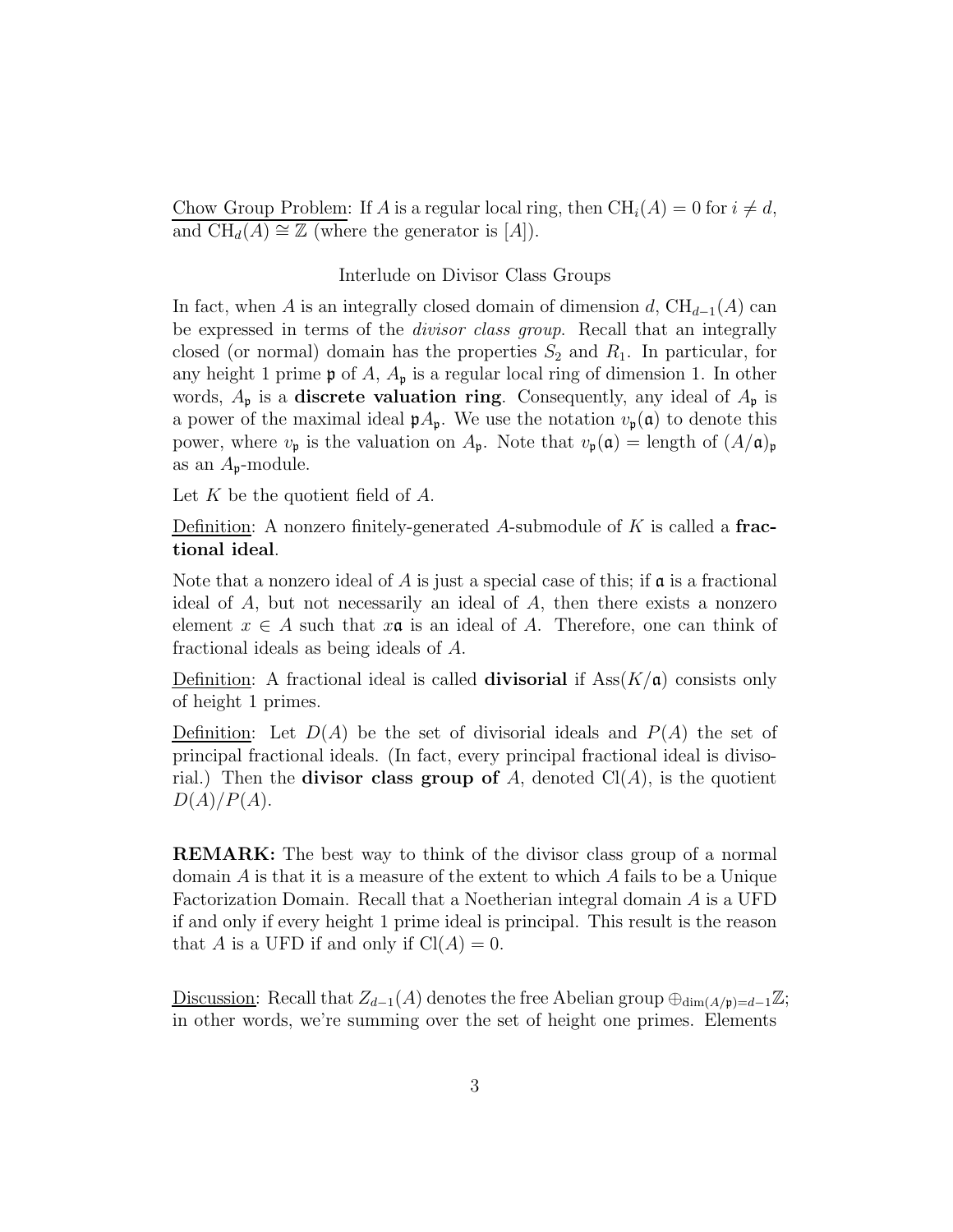of  $Z_{d-1}(A)$  are formal sums  $\sum_{dim(A/\mathfrak{p})=d-1} n_{\mathfrak{p}} \cdot [A/\mathfrak{p}]$ , where  $n_{\mathfrak{p}} \in \mathbb{Z}$  and all but finitely many of the  $n_{p}$  are 0. There is a bijection  $\phi : D(A) \to Z_{d-1}(A)$ via  $\phi(\mathfrak{a}) = \sum v_{\mathfrak{p}}(\mathfrak{a})[A/\mathfrak{p}]$ , where the sum runs over all primes of height one.

It turns out that  $\phi$  is a bijection. Moreover, the image of the subgroup of principal ideals under  $\phi$  is exactly the subgroup generated by cycles of the form  $div((0), x)$ , which are exactly the cycles rationally equivalent to zero. This can be seen by the following:

If  $\frac{x}{y} \in K$ , then  $\phi(\frac{x}{y})$  $\frac{x}{y}(A)$  =  $\phi(xA) - \phi(yA)$ . Also,  $\phi(xA)$  is the sum of  $v_{\mathfrak{p}}(\mathfrak{x}A)[A/\mathfrak{p}]$ , and  $v_{\mathfrak{p}}(\mathfrak{x}A)$  is the length of  $A_{\mathfrak{p}}/xA_{\mathfrak{p}}$  in  $A/\mathfrak{p}$ .

Therefore, we have shown that  $D(A)/P(A) \cong \text{CH}_{d-1}(A)$ .

We can think of the Chow Group Problem as an attempt to generalize the fact that if A is a regular local ring, then  $Cl(A) = 0$ . It is true that for a regular local ring (which is a UFD) that  $CH_{d-1}(A) = 0$ , but what about the components below  $d-1$  ? Are they 0 as well?

Note that if we find any divisorial ideal of A that is not principal, then we have found a non-trivial element in  $Cl(A)$ , and hence in  $CH_*(A)$ .

Example Let  $A = k[[X, Y, Z]]/(XY - Z^2)$ . Then the ideal  $(x, z)$  is height 1 and prime, so divisorial. However, it's not principal. Therefore, it defines a nonzero element of the divisor class group. In fact, the class of  $(x, z)$ generates Cl(A), and it can be shown that Cl(A)  $\cong \mathbb{Z}_2$ .

REMARKS: (1) This ring is a complete intersection, but not a regular local ring, (2)  $(x, z)^2 = (x^2, xz, z^2) = (x^2, xz, xy) = x, (x, y, z) \approx (x, y, z)$  and  $(x, y, z)$  is not a divisorial ideal, which is the reason that Cl(A) ≅  $\mathbb{Z}_2$ 

Example Let  $A = k[[X, Y, Z, W]]/(XY - ZW)$ . Then again the ideal  $(x, z)$ is height 1, prime, and its class generates Cl(A). In fact, Cl(A)  $\cong \mathbb{Z}$ .

Some results on Divisor Class Groups of a Noetherian normal domains A and B:

1. If an A-algebra B is flat as an A-module, then there is a map  $Cl(A) \rightarrow$  $\text{Cl}(B)$  (<  $\mathfrak{p} \rightarrow \rightarrow [B/\mathfrak{p}B] = \sum_{\text{ht}\mathfrak{Q}=1} l(B_{\mathfrak{Q}}/\mathfrak{p}B_{\mathfrak{Q}}) < \mathfrak{Q} >.$ )

**2.** Cl(A)  $\rightarrow$  Cl(A[X]) is an isomorphism. (Recall that Gauss' showed that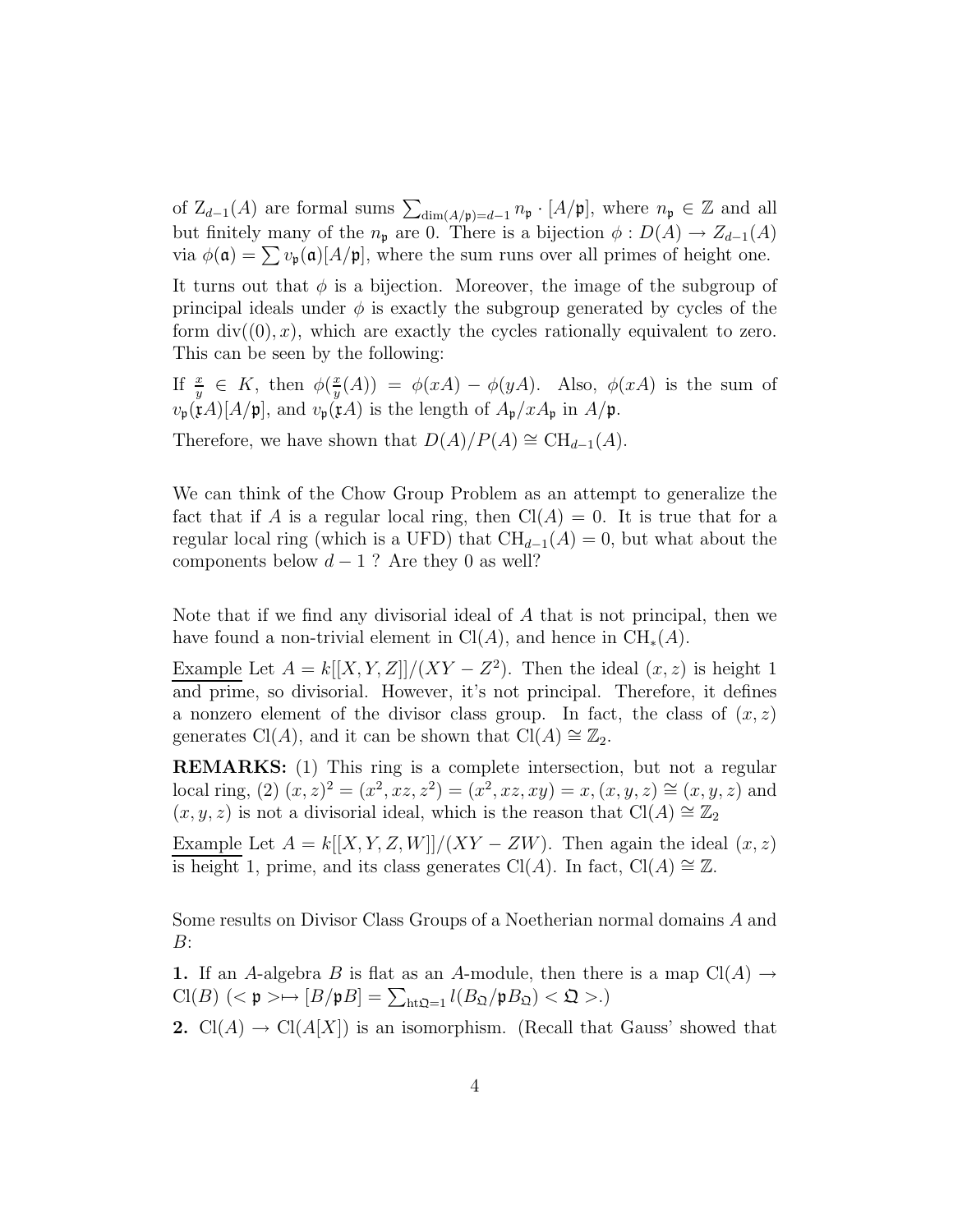A is a UFD if and only if  $A[X]$ .)

**3.** Let S be a multiplicatively closed subset of A. Then (i)  $Cl(A) \rightarrow Cl(A_S)$ is a surjection, (ii) the kernel is generated by the classes of the prime ideals which meet S.

REMARK: Some good references for information on divisor class groups are (1) R. Fossum, The Divisor Class Group of a Krull Domain, and (2) N. Bourbaki, Commutative Algebra, Ch VII.

PROPOSITION: Let M be a finitely-generated A-module of dimension less than or equal to  $i + 1$ . Let  $x \in A$  such that x is contained in no minimal prime ideal of dimension  $i + 1$  in the support of M. Then

$$
[M/xM]_i - [xM]_i = \sum_{\{\mathfrak{p} | dim(A/\mathfrak{p}) = i+1\}} l_{\mathfrak{p}}(M_{\mathfrak{p}}) div(\mathfrak{p}, x),
$$

where  $x^M$  is the set of elements of M annihilated by x. In particular, if x is no a zero divisor on M, then  $[M/xM]_i$  is rationally equivalent to zero.

### PROOF-sketch

First of all, since x is not in any minimal prime in the support of  $M$  of dimension  $i + 1$ , both  $M/xM$  and  $x^M$  have dimension at most i. We want to reduce to the case where  $M = A/\mathfrak{q}$ . To do this, we'll show that both sides of the above equation are additive on short exact sequences.

Let  $0 \to M' \to M \to M'' \to 0$  be a short exact sequence of modules of dimension at most  $i + 1$  such that x is contained in no minimal prime in their support of dimension  $i + 1$ . The RHS is clearly additive since length is additive. On the other hand, we obtain the long exact sequence:

$$
0 \to_x M' \to_x M \to_x M'' \to M'/xM' \to M/xM \to M''/xM'' \to 0
$$

This is just the Snake Lemma applied to:

$$
0 \longrightarrow M' \longrightarrow M \longrightarrow M'' \longrightarrow 0
$$
  
\n
$$
\downarrow x \qquad \downarrow x \qquad \downarrow x
$$
  
\n
$$
0 \longrightarrow M' \longrightarrow M \longrightarrow M'' \longrightarrow 0
$$

If we localize at a prime of dimension  $i$ , then the sequence we obtain is still exact. Again using the fact that length is additive, we see that the LHS is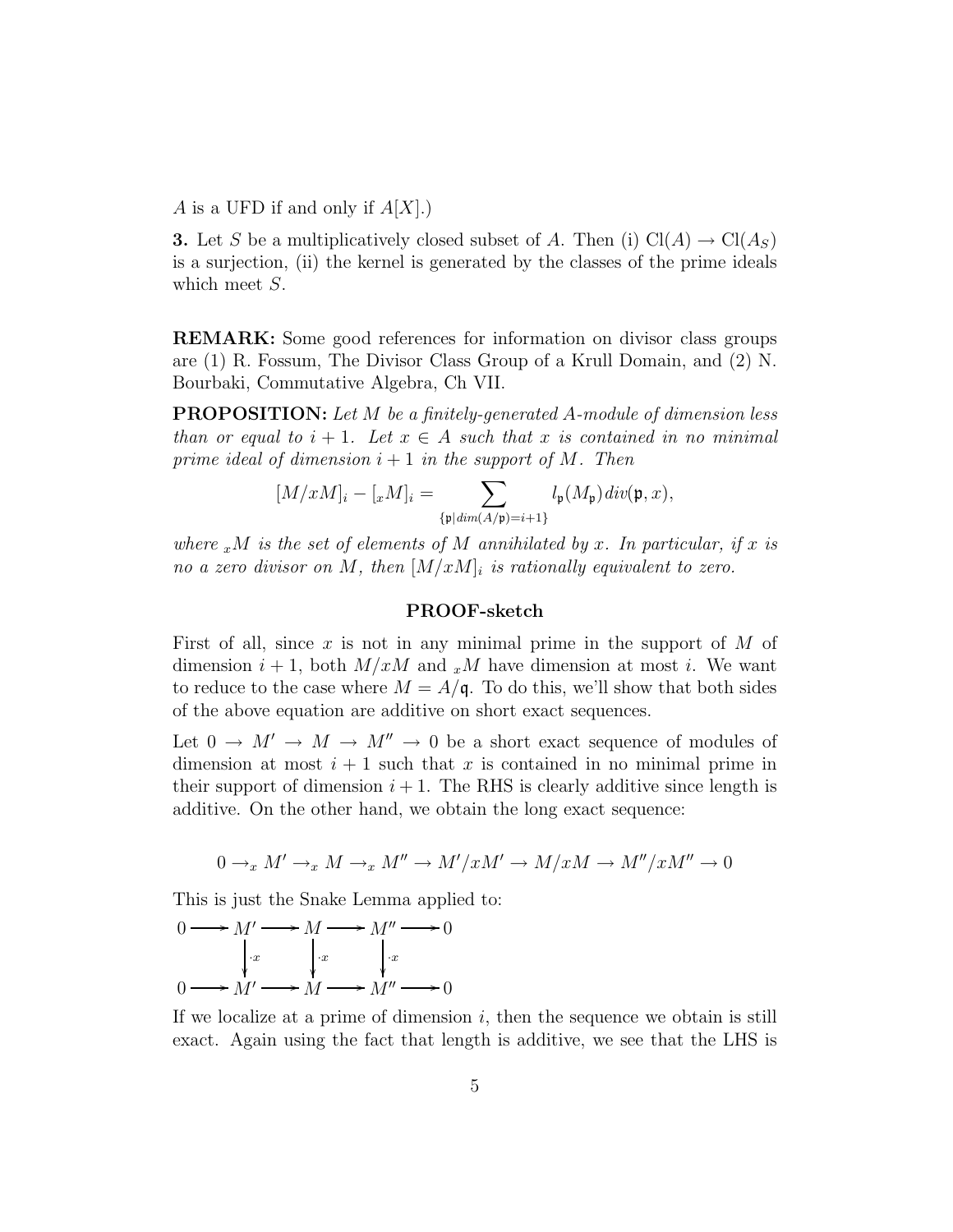additive. Therefore, by a standard filtration argument, we can assume that  $M = A/\mathfrak{q}$ .

• If the dimension of  $\mathfrak q$  is  $i+1$ , then  $x \notin \mathfrak q$  and the definition of div( $\mathfrak q, x$ ) =  $\frac{A/q}{r(A)}$  $\frac{A}{x(A/\mathfrak{q})}|_i = [M/xM]_i$  gives the result.

• If dim  $M < i + 1$ , then there are no primes of dimension  $i + 1$  in the support of M, so the RHS is 0. If  $x \in \mathfrak{q}$  then  $(x \text{ annihilates } M \text{ so})$  $x^M = M/xM = M$ , so LHS is 0. Finally, if  $x \notin \mathfrak{q}$ , then the dimensions of  $M/xM$  and  $x^M$  are less then i, so LHS is again zero.

Definition: Let k be a nonnegative integer. We say that a map  $f: A \rightarrow B$  is **flat of relative dimension** k if f is a flat map of rings such that, for every prime ideal **p** of A of dimension i, every minimal prime ideal of  $B/pB$  has dimension  $i + k$ .

**PROPOSITION:** If  $f : A \rightarrow B$  is a flat map of relative dimension k, then the map from  $Z_i(A)$  to  $Z_{i+k}(B)$  that sends  $[A/\mathfrak{p}]$  to  $[B/\mathfrak{p}B]_{i+k}$  induces a map on Chow groups from  $CH_i(A)$  to  $CH_{i+k}(B)$ .

### PROOF

Let **p** be a prime ideal of A of dimension  $i + 1$  and let x be an element of A that is not in **p**. We must show that the cycle  $div(\mathfrak{p}, x)$  is mapped to a cycle that is rationally equivalent to zero in  $Z_{i+k}(B)$ . We have the short exact sequence:

$$
0 \to A/\mathfrak{p} \stackrel{\cdot x}{\to} A/\mathfrak{p} \to \frac{A/\mathfrak{p}}{x(A/\mathfrak{p})} \to 0
$$

and  $\text{div}(\mathfrak{p},x) = \left[\frac{A/\mathfrak{p}}{x(A/\mathfrak{p})}\right]_i$ . Then

$$
0 \to B/\mathfrak{p}B \xrightarrow{\cdot x} B/\mathfrak{p}B \to \frac{B/\mathfrak{p}B}{x(B/\mathfrak{p}B)} \to 0
$$

since B is flat over A. Since dimension  $B/pB \leq i+1+k$ , by our lemma,  $\frac{B/\mathfrak{p}B}{r(B/\mathfrak{n}B)}$  $\frac{B/\mathfrak{p}_B}{x(B/\mathfrak{p}_B)}\Big]_{i+k}$  is rationally equivalent to zero (since x is regular on  $B/\mathfrak{p}_B$ ). To complete the proof we must show that  $\left[\frac{B/\mathfrak{p}B}{x(B/\mathfrak{p}B)}\right]_{i+k}$  is the image of  $\left[\frac{A/\mathfrak{p}}{x(A/\mathfrak{p})}\right]_i$ . Let  $\lambda$  /

$$
0 = M_0 \subset M_1 \subset M_2 \subset \cdots \subset M_k = \frac{A/\mathfrak{p}}{x(A/\mathfrak{p})}
$$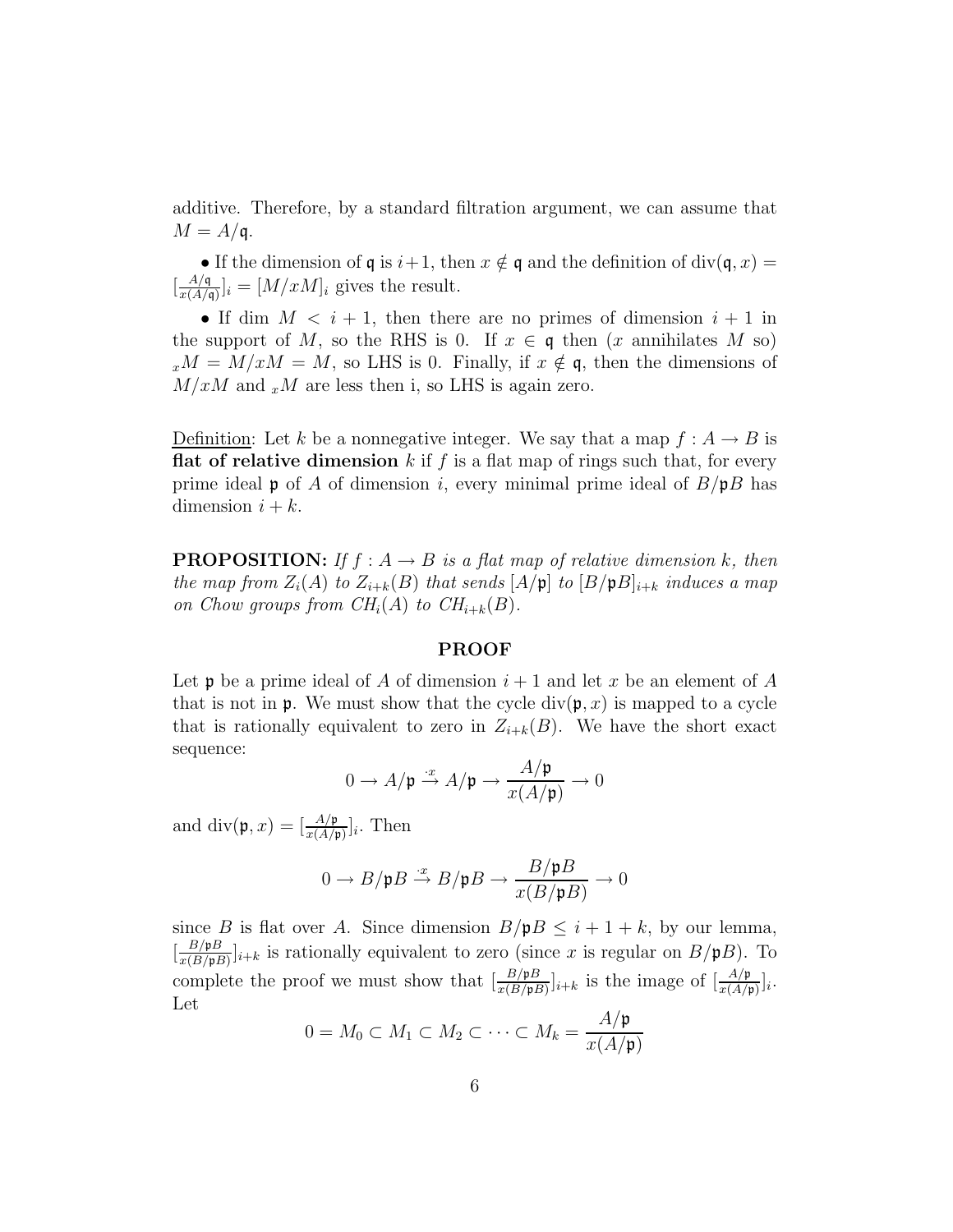be a filtration such that  $M_{j+1}/M_j \cong A/\mathfrak{q}_j$  for prime ideals  $\mathfrak{q}_j$  of A. Then  $\frac{A/\mathfrak{p}}{r(A)}$  $\frac{A/\mathfrak{p}}{x(A/\mathfrak{p})}|_i$  is the sum of  $[A/\mathfrak{q}_j]_i$  over all  $\mathfrak{q}_j$  of dimension i. Tensoring by B again, we have a filtration of  $\frac{B/\mathfrak{p}_B}{x(B/\mathfrak{p}_B)}$  with quotients of the form  $A/\mathfrak{q}_j \otimes B$ , and the associated cycle  $[A/\mathfrak{q}_j \otimes B]_{i+k}$  is the image of  $[A/\mathfrak{q}_j]_i$ . If  $\mathfrak{q}_j$  has dimension less than *i*, then all components of  $A/\mathfrak{q}_j \otimes B$  have dimension less than  $i+k$ , since f is flat of relative dimension k. Thus  $\left[\frac{B/pB}{x(B/pB)}\right]_{i+k}$  is the sum of  $[A/\mathfrak{q}_j \otimes B]_{i+k}$ for  $\mathfrak{q}_j$  of dimension i, so  $\left[\frac{B/\mathfrak{p}B}{x(B/\mathfrak{p}B)}\right]_{i+k}$  is the image of div $(\mathfrak{p},x)$  as desired.

REMARK: The map on Chow groups whose existence is proven above is called a **flat pull back** by f and is denoted by  $f^*$ .

This last proposition allows us to obtain some of the usual operations in Commutative Algebra with respect to the Chow group. In particular, we can obtain a map  $\text{CH}_*(A) \to \text{CH}_*(A_S)$ , where S is a multiplicatively closed set. In addition, there is a map on Chow groups obtained by adjoining a polynomial variable. These are the next two results.

**PROPOSITION:** Let S be a multiplicatively closed subset of A. For each prime ideal  $\mathfrak{p}_S$  of  $A_S$ , define the dimension of  $[A_S/\mathfrak{p}_S]$  to be the dimension of  $[A/\mathfrak{p}]$ . Let  $Z_*(S, A)$  denote the subgroup of  $Z_*(A)$  generated by those prime ideals of A that meet S. Then the inclusion  $Z_*(S, A)$  in  $Z_*(A)$  induces an exact sequence:

$$
Z_*(S, A) \to \text{CH}_*(A) \to \text{CH}_*(A_S) \to 0
$$

## PROOF

Since the ideals of  $A<sub>S</sub>$  are extended from prime ideals of A, the map on the right is surjective. Moreover, the composition  $Z_*(S, A) \to CH_*(A) \to$  $CH_*(A_S)$  is zero since every prime that meets S goes to zero in  $Z_*(A_S)$  $\sum_j n_j [A/\mathfrak{p}_j]$  be a cycle in  $Z_i(A)$  that goes to zero in  $\text{CH}_i(A_S)$ . Then there and hence in  $\text{CH}_*(A_S)$ . Therefore, we'll show exactness at  $\text{CH}_*(A)$ . Let exist prime ideals  $q_k$  of  $A_S$  of dimension  $i+1$  and elements  $x_k$  of  $A_S$  not in  $\{\mathfrak{q}_k\}$  such that

$$
\sum_j n_j [A_S/(\mathfrak{p}_j)_S] = \sum_j \mathrm{div}(\mathfrak{q}_k, x_k)
$$